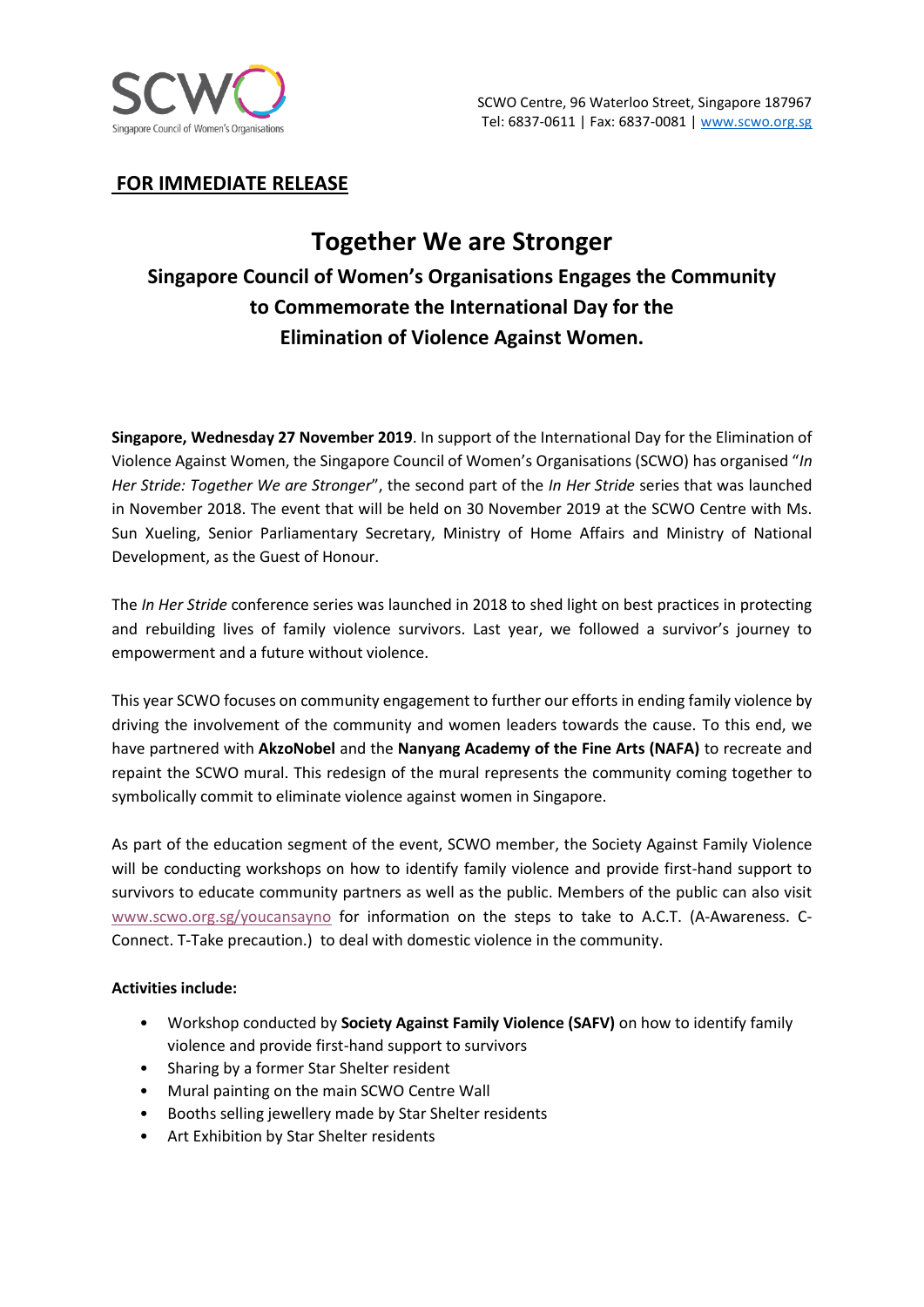

Dr. June Goh, President of SCWO, said: "It is imperative that we continue to engage the community on discourse regarding violence against women. The theme of the event, "Together We are Stronger", is a powerful message that represents the coming together of the community to further affirm the commitment of working towards eliminating violence against women in Singapore. SCWO is happy to collaborate with community partners like our members, as well as AkzoNobel and Nanyang Academy of Fine Arts to this end."

Mrs Wee Wan Joo, Chair of the Star Shelter, said: "We are heartened to see the coming together of community members to support the Star Shelter – a crisis shelter which aids women to heal from the trauma of abuse and become self-reliant individuals. We need to continually engage the community in various ways like this to keep the conversation going."

\*\*\*\*\*END\*\*\*\*\*